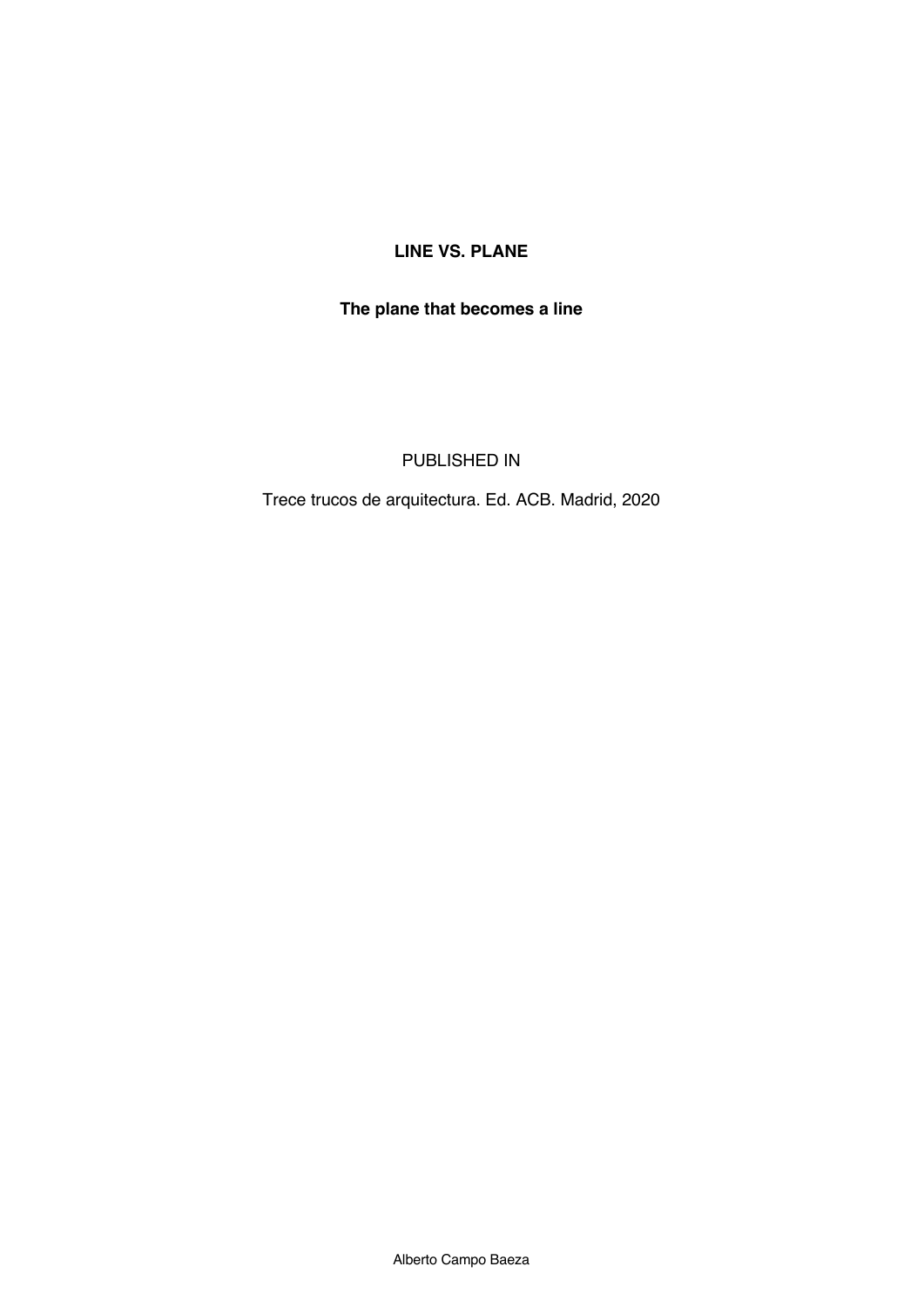#### **LINE VS. PLANE**

The plane that becomes a line

If in front of us a large, horizontal rectangular plane is raised, as Mies Van der Rohe did in The Farnsworth House, and the plane is complete and a little lower, we will see, because of perspective, a trapezoid. If we could continue to raise the plane until we reached the height of the eyes, the line of the eyes, the trapezoid would disappear and before us there would be nothing but a straight line. For if we raise to eye level the horizontal plane of the earth (what the Italians call *piano terra* and the French *rez-dechaussée* and the English *ground floor*) this plane becomes a horizontal line and the whole appears before us with an insurmountable lightness. This so simple to understand and to apply, is an architectural mechanism. It is a means to materialize the idea of lightness. It is a means, never an end. A simple and effective mechanism easy to repeat as many times as one wants and needs. This is how I did it in Entre catedrales, in Cádiz and in some of my podium houses and the lightness achieved, from the outside, is surprising.

In the text Plano Horizontal Plano that I wrote for the book *Principia Architectonica,* this subject is developed extensively and so clearly that I believe it is more than appropriate to transcribe it here.

#### HORIZONTAL PLANE FLAT PLANE

The flat horizontal plane, the platform, is one of the basic mechanisms of Architecture. In this text we want to take a step further in the understanding of this Flat Horizontal Plane not only as a first mechanism of Architecture, but, when it is high, as a spatial boundary between the stereotomic and the tectonic.

In the British Museum there is a beautiful drypoint etching by Rembrandt, *Christ presented before the people*, made in 1655, in which among the strokes made by the brilliant hand of the painter stands out the central horizontal line as the basis of his composition. The upper plane of the stone platform on which the scene takes place, a flat horizontal plane, is placed at such a height with respect to the viewer that it becomes a mere line. And so perfect is this horizontal line that it would seem that the master has used a ruler to make it. Or better yet, that his pulse here was perfect.

Rembrandt was clearly inspired by an earlier engraving by Lucas van Leyden. However, Leyden's viewpoint is higher, more bird's eye view, so that the main plane looks like such a plane, like a trapezoid. But Rembrandt, the master, goes one more turn of the screw and, lowering the point of view a little, turns the horizontal plane into just a line, demonstrating his wisdom in the precise handling of spatial mechanisms.

The double term used in Sacred Scripture in the account of this scene is very expressive. In the corresponding passage it speaks of *Litostrotos*, in Hebrew *Gabbata*. *Litostrotos*,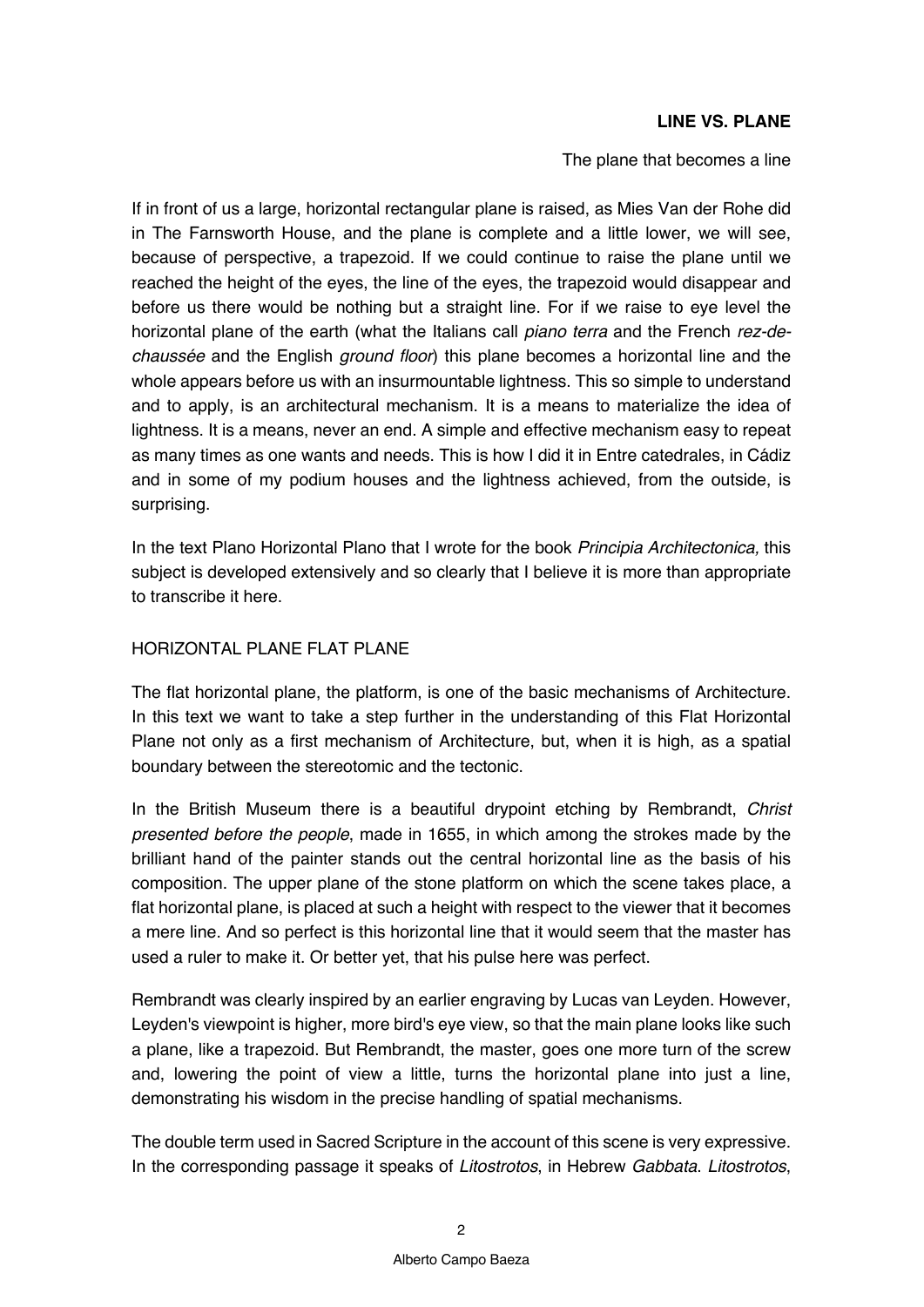as its own root *lithos* indicates, means in Greek stone floor, what in English is called paving. And *Gabbata*, in Hebrew, in Aramaic, means elevated place, high. That is the double condition of this podium, which is an elevated place built in stone.

Of course, if Rembrandt borrows Leyden's image, correcting it by reason of the perfect horizontal line at eye level, Picasso in his *Ecce Homo: Picasso's theater* borrows Rembrandt's form and, in his very free version, preserves the horizontal line of the edge of the raised dais, of the *Gabbata*, at the exact eye level. And as in Rembrandt, the line is so horizontal that it seems, or is, drawn with a ruler.

It is curious how both geniuses coincide in their perspicacity in understanding, in an astonishing premonition, the conversion of the flat horizontal plane into line when it is at eye level. What Mies van der Rohe will later use in the Farnsworth House and later repeat in some works such as the Seagram's podium on Fifth Avenue: the plane becomes a line in front of the viewer, which makes the house appear even lighter. Let *less is more become* reality.

It is this flat horizontal plane, that of Rembrandt, of Picasso and of Mies, that is what we are dealing with here. As a limit, and this is the novelty, between the stereotomic world and the tectonic world.

It is very significant that Jorn Utzon in his text "Platforms and Plateaus", at the very beginning, states that:

The platform as an architectural element has a fascinating appeal. I was first taken with it on a study trip to Mexico in 1949, where I encountered many variants of platforms, of all sizes and conditions, and where many of the platforms are isolated with nothing but the surrounding nature.

So much so that the platform, the raised horizontal plane, was the central theme of many of Utzon's architectures. So clear is the idea of the horizontal plane in architecture: an idea of yesterday, today and tomorrow. The horizontal plane puts man on earth in relation to the physical sky, because of gravity, on which the human body depends, for man has the greatest sense of balance on the absolutely horizontal plane. And being this limit plane, separation of two worlds, it is also the plane where these two worlds, tectonic and stereotomic, meet.

Kenneth Frampton in his book *Studies in Tectonic Culture*, following some profound and extensive comments on Utzon and his work, rightly analyzes the validity of the horizontal platform as a universal architectural mechanism. Frampton takes up and brings to life some of the forgotten theories of Gottfried Semper. Especially brilliant is the distinction he makes between the Stereotomic and the Tectonic in Architecture. The Stereotomic refers to the heavy, the gravitational, the immobile, the unitary, the continuous. The Tectonic refers to the light, the mobile, the fragmented, the discontinuous. Frampton did not imagine the ability to generate new architecture from this idea that he recovered. In our case we owe the recovery of these ideas to Jesús Aparicio, who after his stay as a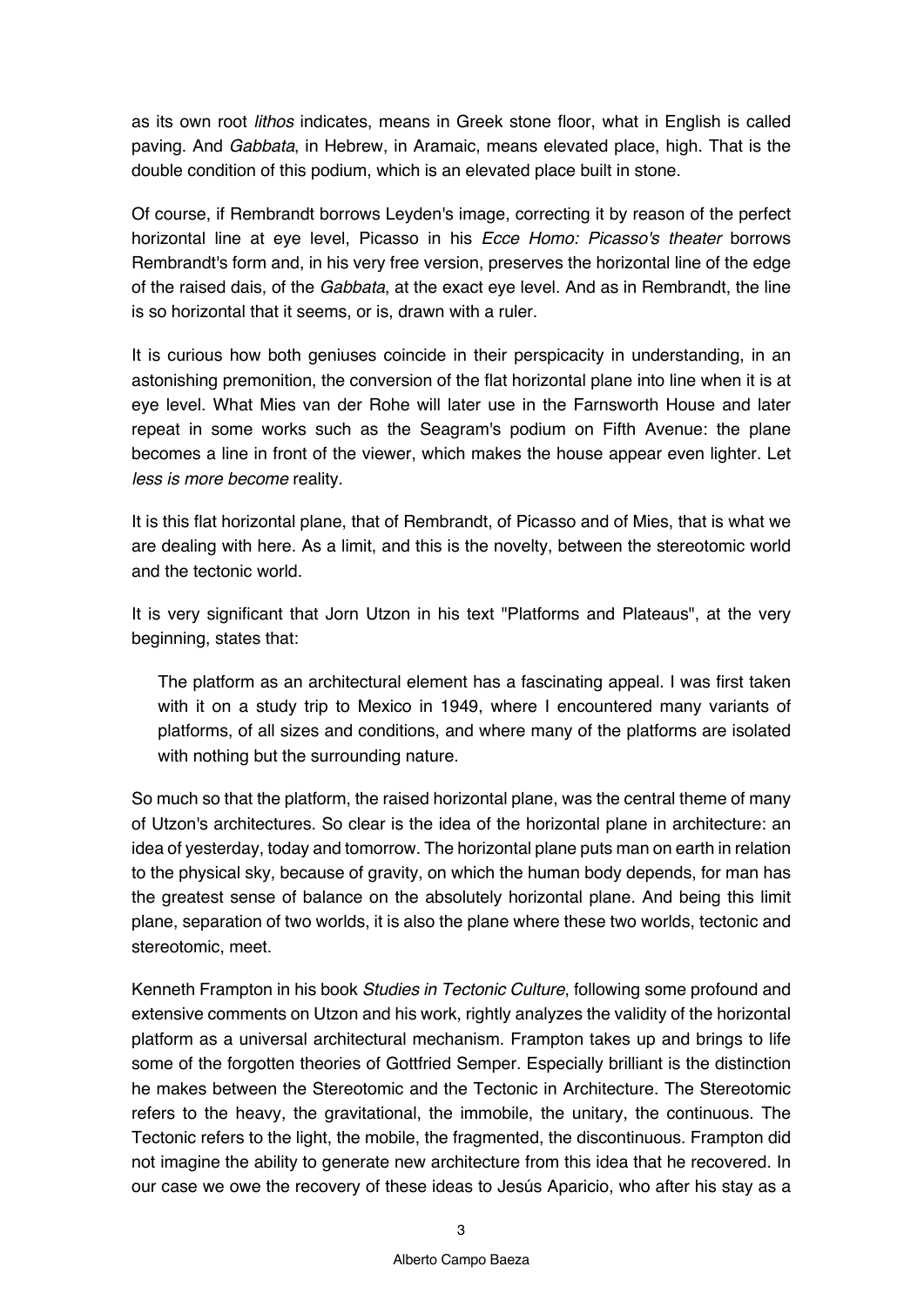Fulbright scholar at Columbia University transmitted them in Madrid, and later collected them in a wonderful book entitled *El Muro*.

The Real Academia Española de la Lengua, defines a flat surface as "the one that is parallel to the horizon placed at the bottom of the frame", and defines the horizontal plane as the one "defined by the surface of a liquid at rest". It is curious that he uses a liquid at rest to define a physical situation as firm and stable as that of a horizontal plane.

Also in the text "The Establishment of Architecture" that I wrote some time ago, I made an ardent defense of the horizontal plane, giving all kinds of arguments that somehow had to do with the analysis of Utzon and Frampton. In this text, in a certain way a continuation of that one, I want to insist even more on those arguments, and also explain how it has materialized in a radical way in some of our latest projects.

We try once again to demonstrate that theory in architecture must go hand in hand with practice. It is not a matter of making some projects, building them and then, as if it were a ventriloquist, giving them a borrowed voice. On the contrary, we would like to demonstrate something that is substantial to artistic creation itself, and even more so to architectural creation. That the works built are the result of a thought process that comes from far back, that is linked to past history and that builds future history. A process that can be considered as true research.

# THE HORIZONTAL PLANE BOUNDARY BETWEEN THE STEREOTOMIC AND THE **TECTONIC**

The proposal of this paper is to try to go one step further, and consider the flat horizontal plane as the materialization of the limit between the tectonic and the stereotomic.

When man first establishes the horizontal plane, he is doing something more important than just satisfying a physical need for stability demanded by the inexorable laws of gravity.

When primitive man settles down and takes possession of a place the first thing he does is to build the horizontal plane. Or he looks for flat places. Then he encloses them in order to delimit them. That plane is the earth itself, it is clearly a stereotomic plane. And when man colonizes the cave, the first thing he does is to establish within it horizontal planes for living or sleeping. The cave is the stereotomic organism that grants man the desired protection and stability. The cave is thus the first house.

And when much later he builds the hut, constructing the horizontal plane with light elements, what he does is something much more important: not only does he rise above the earth to dominate it, but also, with the construction of the mobile horizontal plane, already tectonic, he achieves what is most important, freedom. The hut as a sign of freedom as opposed to the cave. The hut is thus the new house.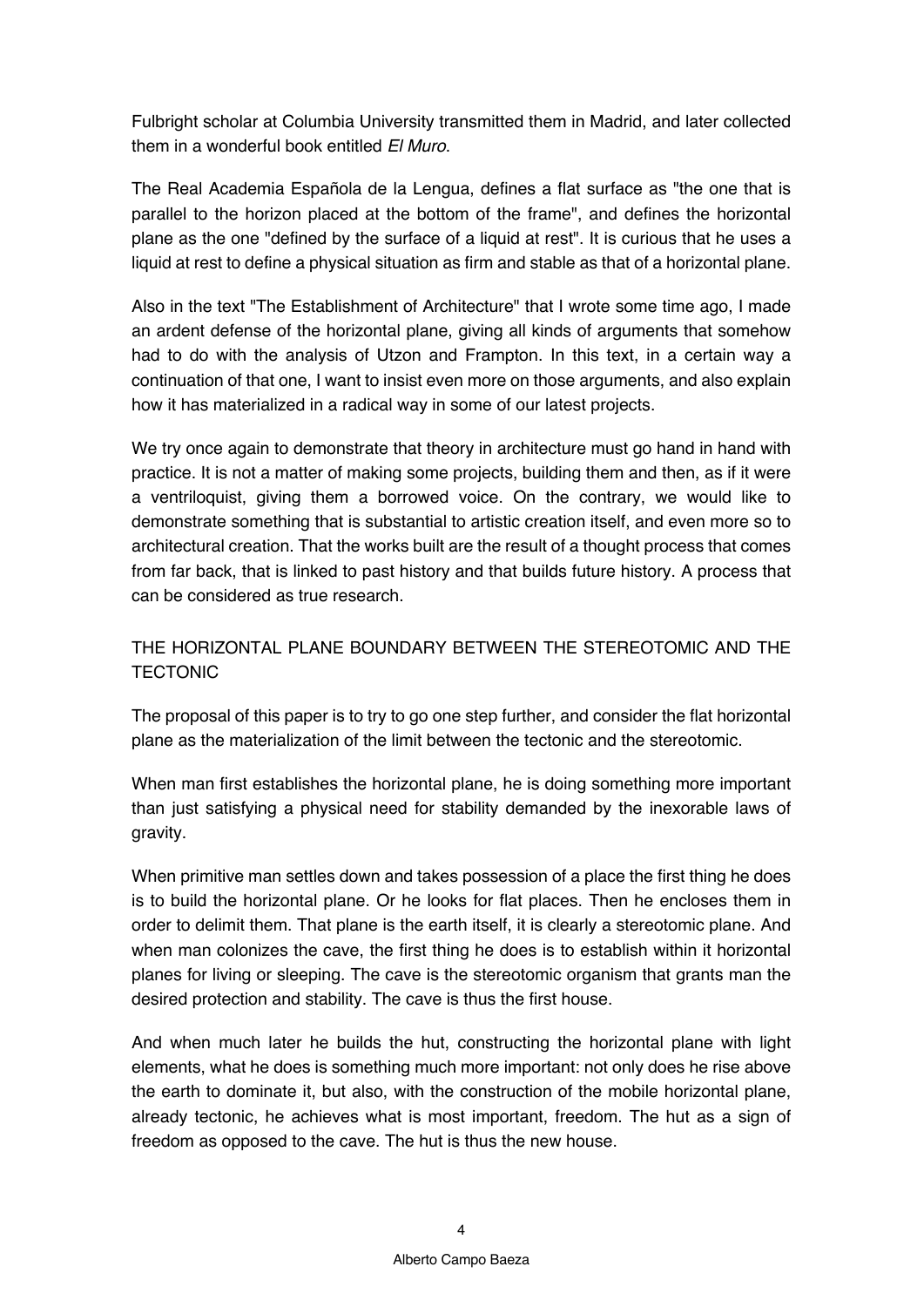When Mies van der Rohe built the Farnsworth House, he carried out an operation that went much further than just making a beautiful, light and transparent house. For the first time in the history of architecture he consciously establishes, as an architect, the flat horizontal plane floating in the air. That is the key to the operation. Moreover, it is not easy to explain why this operation has not been repeated more often by architects. Not even by Mies himself.

Something of all this beats in Adalberto Libera when in his Casa Malaparte he proposes to establish as the main plane of the life of the house the upper horizontal plane, as the beginning or end of a stereotomic podium. As if it were a small acropolis. Like a *temenos*. It is not that the roof of the house is used as a rooftop; it is something more, much more: that plane is the main plane of the life of the house. No one has ever repeated such a radical space. Neither he nor any other architect. The flat horizontal plane, naked, radical, pure, as the main plane of Architecture. A true *temenos*, a place where men meet the gods.

### ADDENDA

The houses De Blas in Madrid, Olnick Spanu in New York and Rufo in Toledo are exercises in which the starting point is the stereotomic podium to build the horizontal plane and, on it, to construct the tectonic piece.

And in the project Between Cathedrals, in Cadiz, and in the Center for the Interpretation of the Landscape in Lanzarote, and in the House of Infinity, in all of them, this same operation is manifested in an even more radical way. In all of them the central theme is the creation of a flat horizontal plane in high, radical and naked. Nothing more and nothing less.

In none of these cases is it a flat upper deck that is taken advantage of or colonized. Quite the contrary. As Utzon puts it very well in the last paragraph of his text already quoted: "Materializing the platform, making it visible and preventing it from disappearing is a very important issue when you start building on it. A flat roof alone does not express well the flat character of the platform" of the flat horizontal plane.

For our part, from the very first moment, there has been a clear and resounding desire for this plane to be the protagonist, the central idea in these projects. And if in the last ones we have eliminated any emerging element it is not because of purism or supposed minimalism. On the contrary, the spatial strength of the horizontal platform in front of nature is such that any other element could distort it. A flat horizontal plane between the stereotomic and the tectonic. Between the earth and the sky.

It is clear that this is only possible in places that, on the one hand, have a far horizon landscape where this operation makes sense and, on the other hand, where the climate makes possible the intended function in that open sky space. In all these cases, in all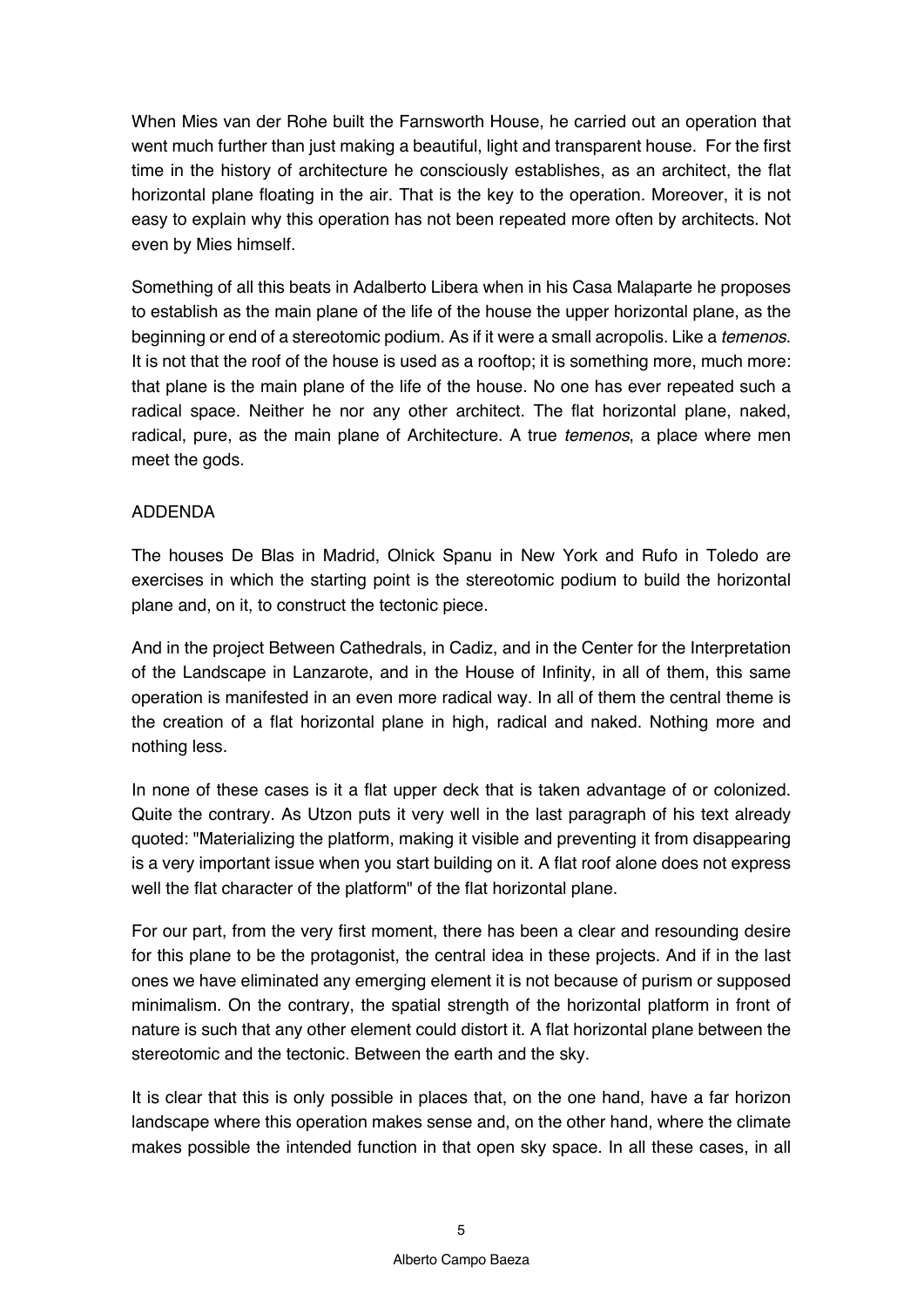three projects, the far horizon is the western line of the Atlantic Ocean. And in all three places the climate is privileged.

### THE THREE PROJECTS

The first of these is the one we called Entre Catedrales in Cádiz, which is said to be the oldest city in the West. We were asked to "cover an archaeological excavation" and we gave the city a public space. For this we did more than just a flat roof: we built a horizontal plane, paved with white Macael marble, with a lateral ramp for easy access. And with a white canopy at the back to provide some shade. Embraced by the two cathedrals, the raised platform prevents the vision of the cars passing in front, and we only contemplate the sea, in an effective operation of abstraction. As if it were the deck of a ship or Aladdin's flying carpet. The immense Atlantic Ocean before us. Nothing more and nothing less. A plane that clearly belongs to the tectonic world.

The Lanzarote Interpretation Center is located on the hills surrounding the Janubio salt flats that open to the sea. In the center, at the top, a large square horizontal plane of 90x90 meters, black as the lava of the whole island, capable of spatially assessing, underlining, the fascinating landscape in front of which we are. To establish this great plane we built strong retaining walls whose interior we then colonized. In the horizontal plane we excavate a "trench" entrance and some courtyards that will serve the functions that are housed inside. The shadow produced by these excavated spaces gives even more strength to the operation. A plan that clearly belongs to the stereotomic world.

And the same could be explained about the Casa del Infinito in Tarifa, Cadiz, also high up, in front of a dune in front of the sea. A piece of paradise where we placed a square horizontal platform of 20x20 meters built in stone, in Roman travertine. Again in front of the sea, enhancing and accentuating the landscape that opens before us.

In all three cases the geometry adopted, open to all orientations, further clarifies the spatial definition proposed. Especially when they open to the west, to the Atlantic Ocean, parallel to our border line to that of the horizon of the sea. The climate in these places is perfect for these spatial operations. We can remember here how the "azoteas", the upper plane of the houses, have traditionally been usual places to stay in these insular and coastal areas. One could bring up some well-known images of Le Corbusier. I still remember my experience as a child, in Cadiz, when we used to run on the roofs of the house, while the women chatted quietly in that privileged living room under the open sky. From there we could see the sea and the sunsets. Time was suspended there.

The flat horizontal plane, radical, without any intermediate element, will accentuate the spatial qualities of those places of distant horizon described. In them, it would seem that the sea is coming towards us. Or it seems that, as if we were riding on an Aladdin's carpet, we were the ones approaching it. The functions of stay, of solarium, of relationship around the swimming pool, of going down in trench to enter, or of sheltering from the wind in the excavated parts, will develop there adequately.